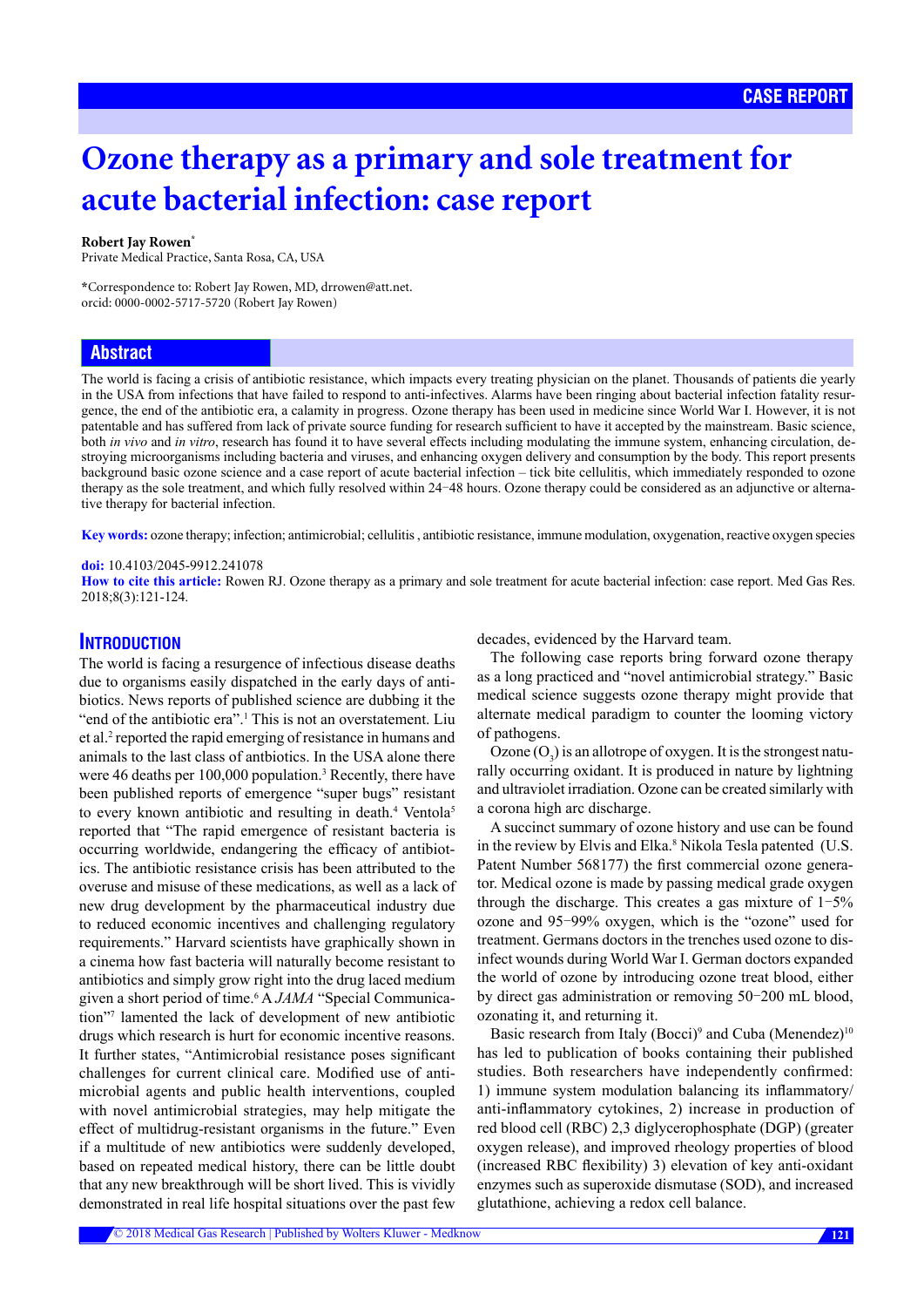Menendez's group has gone further in the field of infection. In a series of articles, they found: 1) Simply preconditioning rats with intraperitoneal ozone gas followed by intraperitoneal injection of a lethal amount of polymicrobes from fecal material increased the survival of the animals to 33% compared to 0% survival in controls. When the antibiotic combination Tazobactam/Piperacillin was added, survival increased to 93%.11 2) Ozone preconditioning of rats improved survival of a lethal injection of fecal material into the peritoneum up to 62.5%.12 3) Ozone preconditioning of rats induced reduced levels of tumor necrosis factor alpha (TNF-α) when the rats were given induced sepsis by fecal material.<sup>13</sup> Ozone is directly germicidal, kills 99% of bacteria in a few seconds and is 100× more effective at destroying bacteria than bleach.<sup>14,15</sup> Ozone, bleach and hydrogen peroxide have been used for generations as germicides, without any development of resistance. It has been known for decades that our body produces abundant oxidants to hurl at invading pathogens, such as hydrogen peroxide, superoxide,<sup>16</sup> hypochlorite, and singlet oxygen. Recently, Scripps reported a revolutionary discovery that our bodies actually generate ozone as part of its oxidative armamentarium in fighting infection.<sup>17</sup>

Ozone therapy is exceedingly safe – complication rate of only 0.7 per 100,000 treatments. Virtually all such complications reported were secondary to improper administration.<sup>18</sup>

A very common form of ozone administration worldwide is direct application of intravenous gas (personal knowledge). Intravenous oxygen has been administered for decades as a treatment in Europe. It has been shown to provide powerful immunological effects, improve blood rheology and oxygenation,19 and even increase the important prostacyclin/ thromboxane ratio.<sup>20</sup> The most accepted form of ozone administration is "major auto hemotherapy". This administration is accomplished by removing an aliquot of blood, heparinating it, then adding oxygen/ozone gas, mixing, and returning it under gravity. This method has been improved with newer technology in a procedure called "hyperbaric ozone therapy" ( $\text{HBO}_3$ ). In this method, the blood, generally 200 mL, is withdrawn into a vacuum glass bottle and heparinated. Oxygen/ozone gas, at 30-70 μg ozone/mL, is pumped into the bottle under pressure, up to 2 atmospheres absolute (ATA, 2.066 kg/cm<sup>2</sup>). This constitutes a single pass. The method, developed by German physician Horst Kief, $21$  provides for better mixing of the gas and blood, more rapid execution and delivery of the treatment and additional beneficial effects of dissolved oxygen gas.

By Henry's law of gas diffusion into liquid, 200 mL of blood

pressurized at 2 ATA would be expected to carry about 4.4 mL of solubilized oxygen per 100 mL blood. This could provide significant benefit described in the reports on intravenous oxygen gas administration. Johann Lahodny, MD of Austria, has furthered the hyperbaric method (personal instruction) by repeating this treatment for 10 passes of 200 mL of blood with 200 mL of oxygen ozone gas at 70 μg/mL for a total delivery of ozone of 140,000 μg in one sitting. Aside from more ozone, this method would carry up to 88 mL of dissolved oxygen per treatment, well in line with intravenous oxygen gas volume used in European studies, and its beneficial effects in stimulating a key anti-inflammatory enzyme 15-lipooxygenase-1 (15- LOX-1).<sup>22</sup> The foregoing biochemistry and physiochemistry suggests that ozone therapy might provide hope, help, answers, and a well published non-antibiotic approach to the growing crisis of antibiotic resistance.

Finally, bacterial infections have recently been noted to take on an ominous dimension – biofilms, virtually impossible to conventionally treat.23 Ozone gas is known to quickly cut through and destroy biofilms.24 This property suggests activity by ozone against resilient biofilm establishes microbial communities, where antibiotics generally fail.

# **CASE REPORT**

A 56 year old male presented with an acute right thigh cellulitis from a tick bite which occurred 1-2 days before. At presentation he was afebrile, but with a rapidly spreading rash on his upper leg (**Figure 1**).

The patient was a long-term patient of our clinic. He had received ozone from us 3 years before for Lyme disease (without antibiotics), and fully recovered. He was offered antibiotics to take immediately for medical-legal reasons but refused due to his past success with ozone therapy. He did depart with a written prescription upon my demand. He received ozone therapy by the hyperbaric method described above, receiving 144,000 μg over one hour at an average pressure of 1.9 ATA. He returned the following photograph two days later reporting that he made good on his decision not to take antibiotics. The rash began disappearing the following day and disappeared on the second day.

### **DISCUSSION**

While most tick bite cellulitis is thought to fall into the realm of Lyme disease, the mouth of any organism might carry any number and kinds of bacteria. Lyme "cellulitis" generally takes



**Figure 1: Photos show the extent of the cellulitis on presentation and 3 days post treatment.** Note: (A, B) Thigh on presentation; (C) thigh on day 3 post treatment.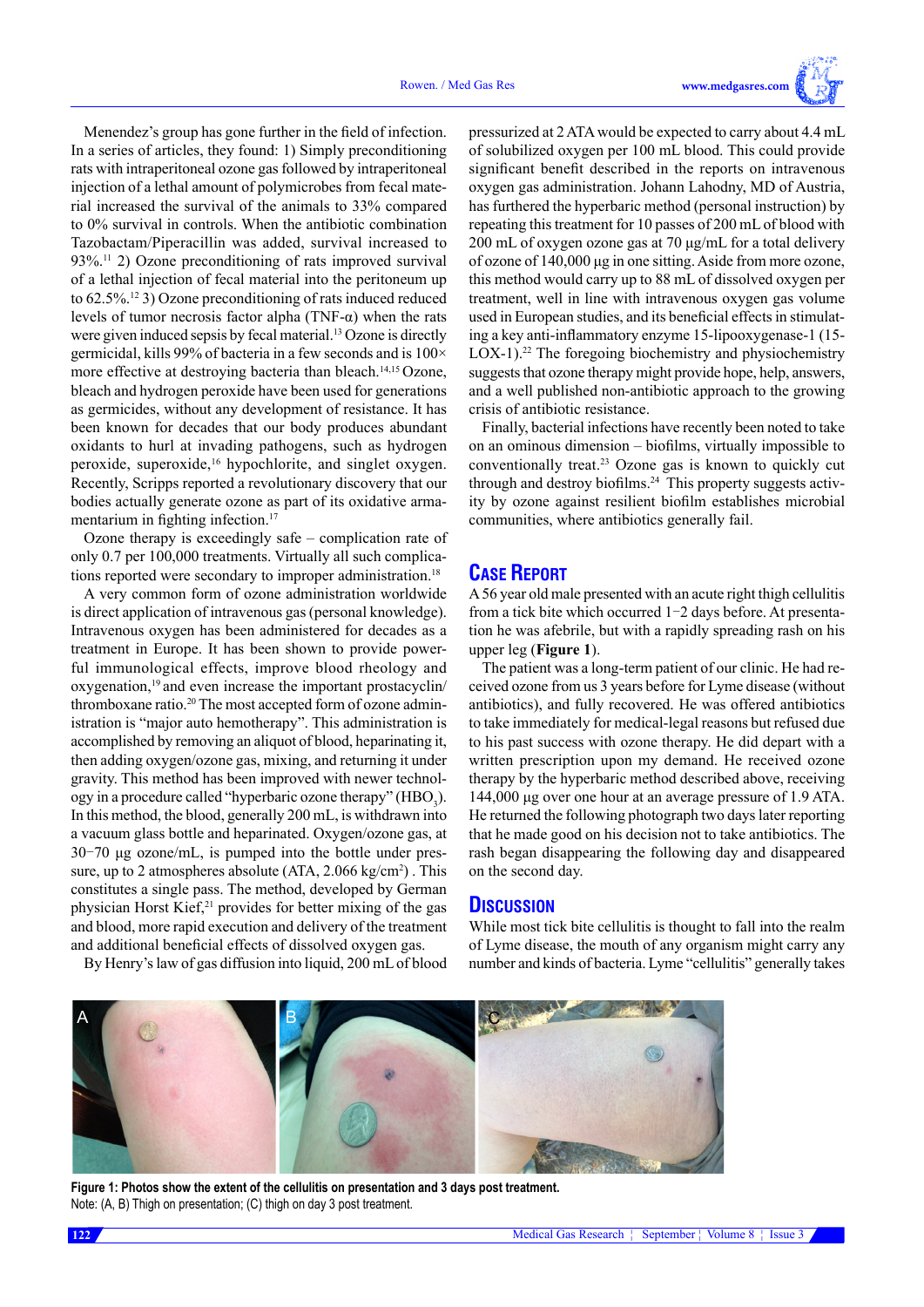several days to show up. The U.S. Centers for Disease Control (CDC) says the rash generally will occur in 3-30 days with an average onset at day seven.25 It is entirely possible that this case involved Lyme disease, but we felt it more likely to be a non-Lyme more acute bacterial cellulitis.

In one published case, a tick bite cellulitis was first felt to be caused by *Staphylococcus*, but upon microbial investigation, was definitely identified as *Fancisella tulaensis*, 26 a highly pathogenic organism. This demonstrates the breadth of potential organisms in a tick bite inoculum. Nevertheless, it is entirely possible that Borellia (Lyme) organisms could be present in any such bite. However, in our case, the rash quickly remitted and the patient did not suffer evident Lyme symptoms further, even months/years later. I believe it is probable that infections like this, due to a bite, could be multi microbial.

The CDC reports that recovery from Lyme disease does not confer immunity for a subsequent infection. This patient had recovered from Lyme disease in our clinic with ozone therapy a few years before this tick bite. Hence, it is possible he had Lyme cellulitis, and/or a more acute/common cellulitis bacterial organism. (The author has seen another case of acute tick bite with a highly aggressive purpuric cellulitis completely recover within 18 hours of hyperbaric ozone therapy, 14,000 μg delivered, and absent antibiotic use.)

My experience with ozone therapy has been considerable, spanning over 30 consecutive years. In 2014, my group reported 5 (out of 5 cases treated) consecutive rapid Ebola cures in Sierra Leone that recovered fully within 48-72 hours with direct intravenous ozone gas.<sup>27</sup> None of the patients deteriorated after their first treatment (The fifth case misrepresented herself to us as asymptomatic high-risk exposure. Months later, she admitted she was actually symptomatic, but was afraid to tell us, fearing government quarantine, and denial of ozone treatment by authorities in an epidemic that claimed the life of her physician consort just hours before). These results happening by pure chance would be less than 1%, in an epidemic that killed 60% of its victims regardless of treatment. The materials for these ozone treatments, excluding the ozone generator, cost less than 5 USD per patient.

Our in-office ozone experience has been anecdotal. But with what would generally be considered hard to believe results (due to the medical "tomato effect") we are now taking to report them, to encourage further study with ozone therapy. (The tomato effect is defined in medicine as occurring "when an efficacious treatment for a certain disease is ignored or rejected because it does not "make sense" in the light of accepted theories of disease…)28

As in the presented case, we have seen considerably good results in other patients with documented Lyme disease, even those who have failed antibiotics. A recent case of a septic prosthetic hip, which resolved using ozone absent any surgery/ debridement or IV antibiotics, has been submitted for publication as a world first such case result.<sup>29</sup>

There are many reasons ozone therapy could be expected to provide results like these. Ozone reacts immediately with blood components to produce less powerful but still potent redox oxidizing molecules (ozone peroxides) as ozonides, aldehydes, hydrogen peroxides, organic peroxide. These molecules have been found to serve as messengers to modulate the immune system and improve blood rheology, with published basic science articles well summarized in the works of Bocci<sup>9</sup> and Menendez.10 These researchers independently verified that ozone improves cellular redox balance, and improves red cell 2,3, DGP leading to release of oxygen into tissues. This would well assist the urgent need for satisfaction of the phagocyte "respiratory burst" where the protective cells increase oxygen consumption up to  $50\times$  over the resting state,<sup>16</sup> and which cells are the ultimate anti-microbial, utilizing reactive oxygen species. Perhaps the therapy simply critically supplements the innate immune system's own defensive production of ozone.<sup>17</sup>

Additionally, and not previously speculated, ozone by the hyperbaric method might have a hidden side benefit: mimicking the benefit of actual hyperbaric oxygen (HBO). Thom reports, "Principle mechanisms of HBO [in promoting healing] are based on intracellular generation of reactive species of oxygen and nitrogen." "It is well accepted that oxygen at greater than 1 ATA increases the production of these species."30 With hyperbaric ozone, we are creating pressures of oxygen in an aliquot of blood at up to 2 ATA. Hence, similar beneficial molecular signaling molecules generated by HBO could also be generated by the hyperbaric ozone method.

Ozone belongs to the "oxidation" family of medical therapies. These include intravenous hydrogen peroxide, ultraviolet blood irradiation therapy, and intravenous vitamin C therapy. All have been shown to have significant efficacy in curing bacterial and/or viral infections.31-35 The NIH reported that intravenous vitamin C acts as a prodrug in enhancing the production and delivery of hydrogen peroxide within interstitial fluids of the body.<sup>36</sup>

These orphan therapies have largely been ignored, or simply have fallen by the wayside with the advent of chemical patented antibiotics, highly promoted by the pharmaceutical giants. Ozone is not patentable, rendering the modality virtually helpless for full study. However, with the era of antibiotic fast cure rapidly ending, medicine could consider turning to its oxidation therapy roots in the treatment of infectious diseases in the effort to save lives.

Ozone therapy, as a sole treatment, is shown in this case to quickly and completely resolve a rapidly advancing case of tick bite cellulitis. Basic science literature has demonstrated prophylactic ozone therapy significantly enhances antibiotic efficacy in animals given experimental sepsis with fecal organisms. Ozone has been shown to have significant circulatory and immune enhancing physiological effects, which would be expected to augment the body's own innate defenses. Ozone is microbicidal, along with other oxidants produced by phagocytes.

With the emergence of bacteria totally resistant to conventional forms of therapy, ozone therapy urgently needs further and formal study as a primary or adjunctive treatment (together with antibiotics) to prevent morbidity and mortality from infections.

#### **Acknowledgements**

Dedicated to the tireless efforts of researchers and clinicians alike to aid a remarkable therapy in overcoming the "tomato effect".